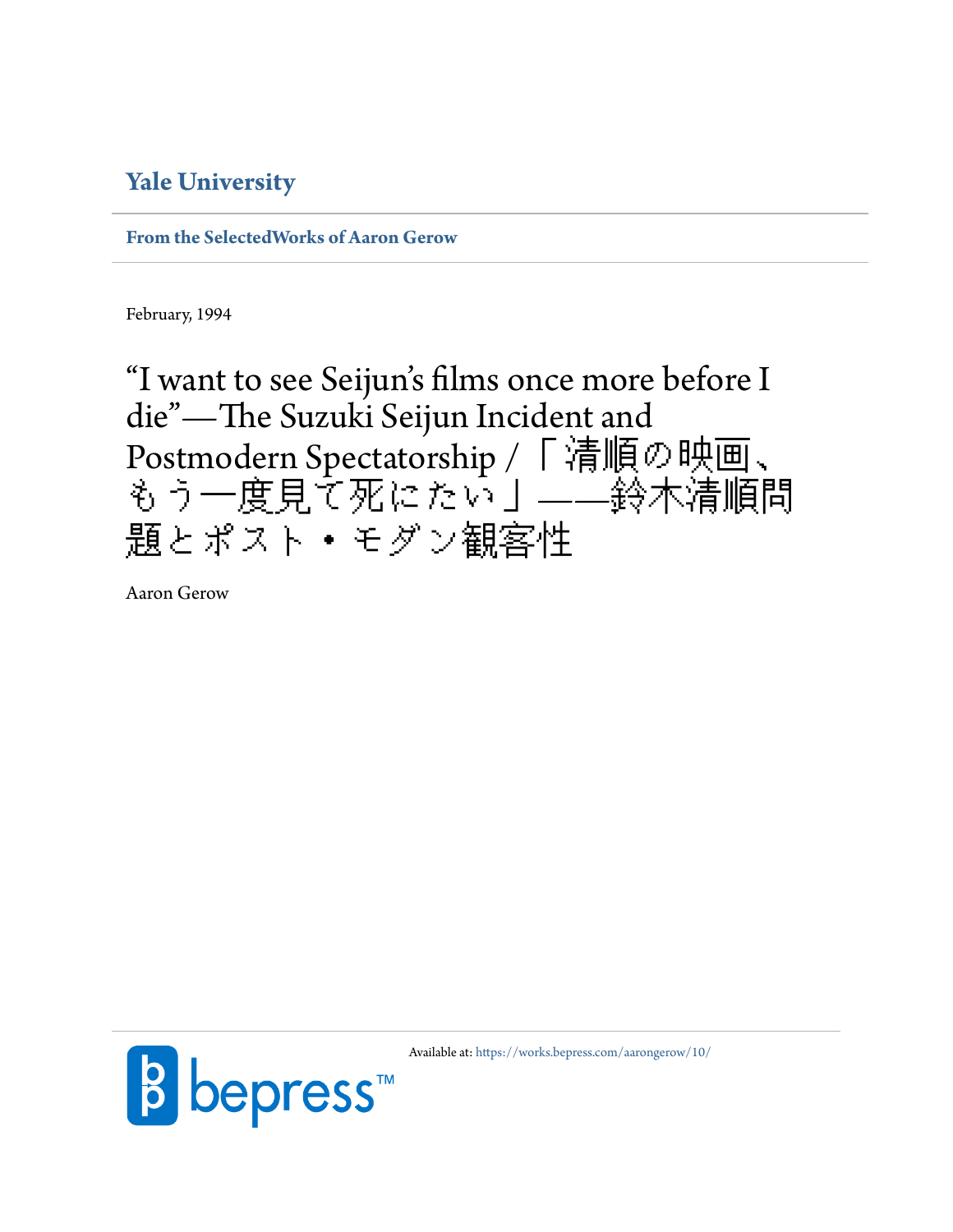This article on Suzuki Seijun's firing from Nikkatsu was the first major piece I published in Japanese. The journal *Image Forum* was doing a special feature on major incidents in Japanese film history and for some reason they invited me to write about one incident. The article is a selection from a much longer paper I wrote as a graduate student on the incident (which, for some reason, I have still not yet published, even though some have cited it in their work). It's a very early work and I would do a lot more if I wrote it now, but there's not much on the incident in English, so I thought I should provide what I actually published.

The English original was translated into Japanese by Morimoto Masashi.

The bibliographic information for the published version is as follows:

"'Seijun no eiga, mō ichido mite shinitai': Suzuki Seijun mondai to posuto modan kankyakusei," Translated into Japanese by Morimoto Masashi. *Image Forum* 169 (Feb. 1994): 75-83.

This PDF file combines the original English version with a copy of the published Japanese version.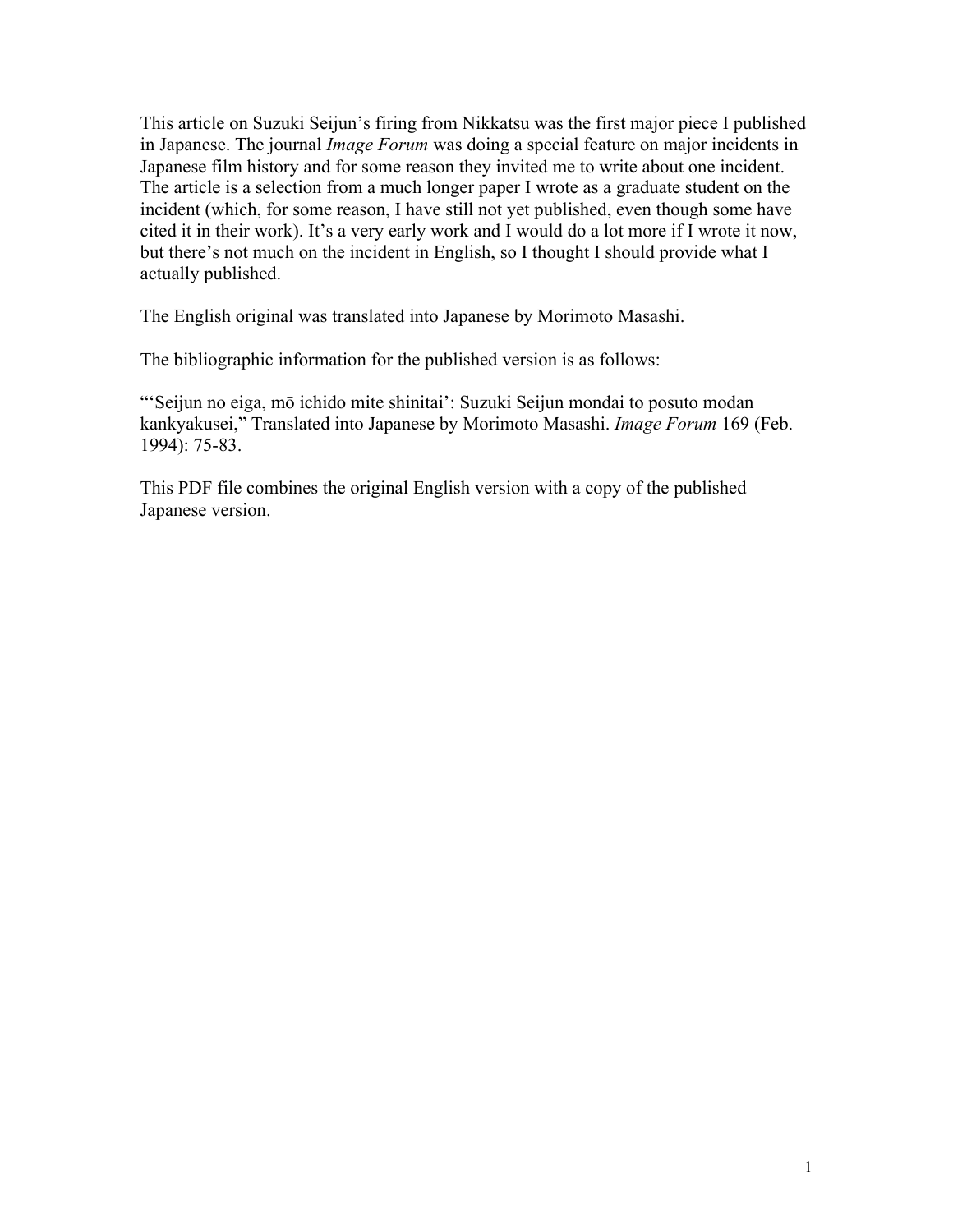Original English manuscript for:

"'Seijun no eiga, mō ichido mite shinitai': Suzuki Seijun mondai to posuto modan kankyakusei," Translated into Japanese by Morimoto Masashi. *Image Forum* 169 (Feb. 1994): 75-83.

## "I want to see Seijun's films once more before I die" The Suzuki Seijun Incident and Postmodern Spectatorship

### By Aaron Gerow

Those who have theorized the postmodern as politically liberatory have frequently done so through an alternative image of the reader or viewer. Indebted to post-1968 French theory, they have envisioned the freeing of the signifier from the tyranny or the signified not only as a means of liberating artistic production from the cultural equivalent of high capitalism—high modernism—but of unchaining the reader. Roland Barthes, after all, tied the death of the author to the birth or the reader. The text, no longer framed by authorial intention or even the latent structure described by structuralist criticism, was now open to linguistic play between a multiplicity of texts and contexts. The reader/viewer was no longer obligated by an imperative to apprehend the "theological" message of the text, but was able to join in the play that indefinitely deferred meaning through a mode of reading now equivalent to writing. As in deconstruction or British Cultural Studies, reading or watching itself became as potentially politically liberatory as textual production.

Textual analysis may then not be sufficient to evaluate the Japanese postmodern; the issue should also focus on the activities of the reader or viewer within a historically mediated cultural context. While the issue of the Japanese postmodern is fraught with complications—the primary of which concerns the nature of a Japanese modern—a consideration of specific case histories may offer us insight into the problems revolving around readership in contemporary Japan. To this end, I would like to take up an example of a politically involved form of viewership in the Japanese film world: Nikkatsu's firing of Suzuki Seijun in 1968 and the protest movement that subsequently arose. One can see in the movement itself and the discourses produced by it a debate over spectatorship that reveals much about the problem of viewing cinema in post-1960s Japan.

The Nikkatsu contract director Suzuki Seijun was fired by the company president Hori Kyūsaku on April 24, 1968. The incident might have remained a matter internal to the industry if Hori did not, at the same time, also decide to block future distribution of all of Seijun's films, forcing the cancellation of a major retrospective of Seijun's works planned by the Shine Kurabu Kenkyūkai (Ciné-club Research Society) to start on May l0. In an oft quoted outburst, Hori explained to the ciné-club head, Kawakita Kazuko, that

Suzuki Seijun is a director who makes incomprehensible films. Therefore his films are not good films. Showing such films is an embarrassment to Nikkatsu. Nikkatsu cannot have the image that it is making films that only one group of people can understand.<sup>1</sup>

With Seijun himself taking Nikkatsu to court for breach of contract, reaction within the film community as a whole was swift and broad based. The Suzuki Seijun Mondai Kyōtō Kaigi

 <sup>1</sup> Quoted in Ueno Kōshi, "Suzuki Seijun tatakau," in *Suzuki Seijun zen'eiga*, ed, Ueno (Tokyo: Ripp<sup>ū</sup> Shobō, 1986), 227.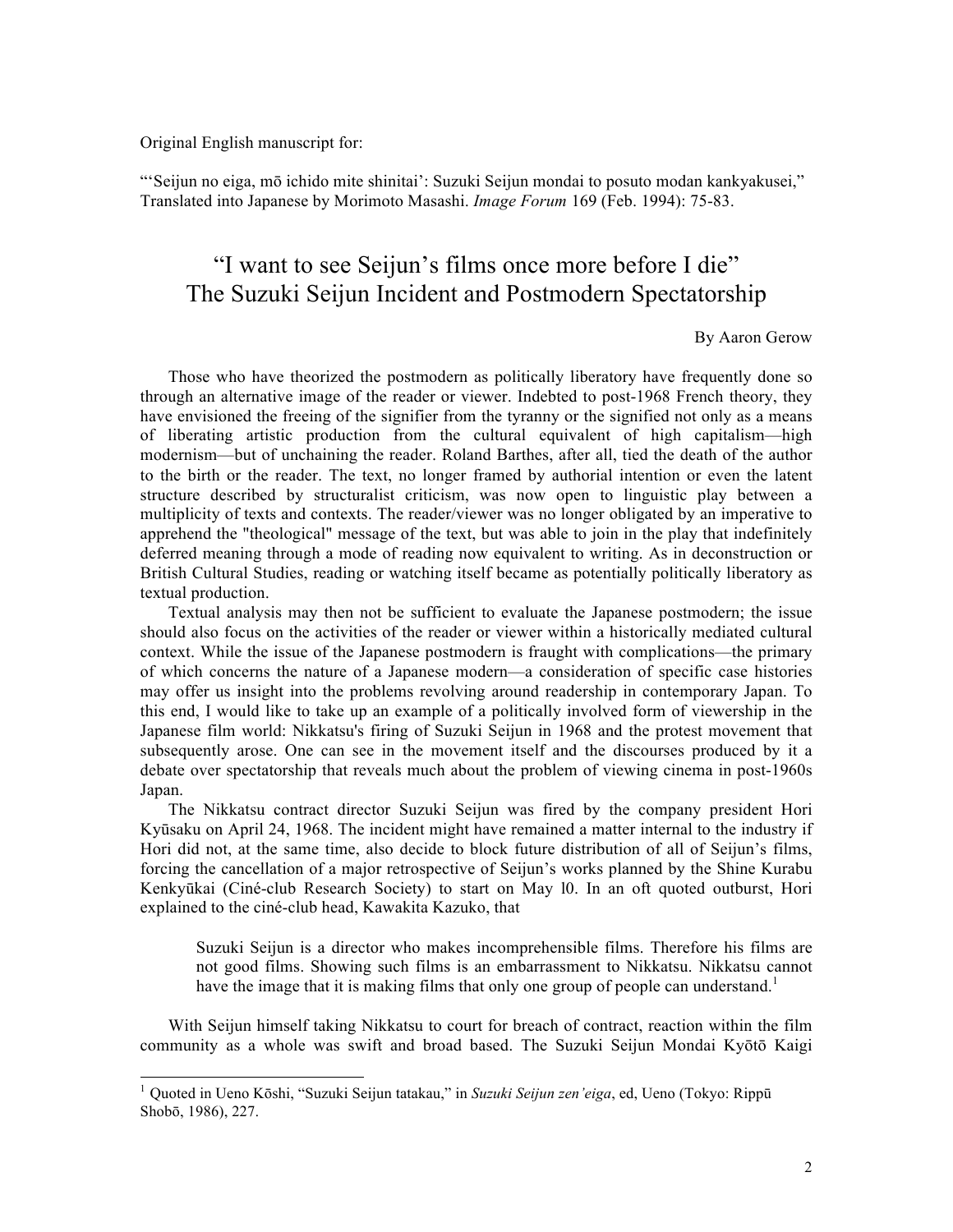(Suzuki Seijun Incident Joint Struggle Committee<sup>2</sup>) was soon formed to coordinate opposition, bridging both sides of the screen—viewers and filmmakers—in a movement that was best manifested in a series of demonstrations in front of Nikkatsu headquarters and in a set of panel discussions that related the issue to larger filmic and social concerns. Given that the protests concerned not only contractual legality or the right of a filmmaker to produce his own work, but also the right to see films now blocked from distribution, the Suzuki Seijun "problem" became a centerpoint for asking what it meant to watch movies in late 1960s Japan.

It is important to recognize that Hori's statement was as much about the role of the cinematic audience as about the supposed unprofitability of Seijun's films. Central to Hori's reasoning was a concern for how spectators would read, first, the corporate image of Nikkatsu, and second, Seijun's work. In both cases, what concerned Hori was the possibility of aberrant readings. Given the importance of corporate image to the Japanese studio system, it was not deemed commercially acceptable to sport an ambiguous image—one capable of being read in multiple ways—let alone a negative one. It was considered essential that interpretations of Nikkatsu's image be positive and uniform.

While the issue of Seijun's "incomprehensibility" clearly related to the definition of Nikkatsu's image, threatening to sully that portrait, it is important to recognize how this discourse on knowledge was imbricated with the fear of alternative viewing strategies. At one level, as was later indicated in Nikkatsu's court briefs, Hori was attempting to assert a universal standard of comprehensibility, constructing a homogeneous audience under the rubric of the "national masses" (*kokumin taishū*). Hori was a "servant" (*hōshisha*) of "national entertainment" (*kokumin goraku*),3 who, following the logic of mass, modern consumer capitalism, needed a product consumable by the lowest common denominator to succeed.

One should see this massification of the film viewer, however, not as an assertion that the Japanese audience was genuinely a mass one which read films uniformly, but rather as a strategy involving corporate power over spectatorship. Hori was as aware as anyone else of the drastic changes in audience demographics in the 1960s, with the middle-class family largely deserting cinema and the cities for TV and the suburbs, leaving young urban males as a primary target base. This shift led studios to shift from traditional melodramas to the genres of most interest to the remaining audience: action and sex exploitation films (both of which became Nikkatsu's staple in different periods). Hori, therefore, could not have been ignorant of the fact that the days of a homogenized, mass motion picture audience had long passed (if they had ever existed). In complaining that he did not wish to produce films only a certain group could appreciate, he could not have been afraid he would then be favoring that group over the "national masses" by producing specialized films—Nikkatsu was already doing that. Rather it appears Hori's fear was that he would be supporting a particular *kind* of viewership—namely, the one represented by Seijun's fans and the ciné-clubs. Not that he objected to this college age audience; they were a central part of the Nikkatsu audience. What constituted a real danger was that within this particular fandom, and within the ciné-club context, such an audience's mode of spectatorship could not be controlled by the industry as a massified audience's could. While Hori certainly had objections to Seijun's films themselves, particularly *Branded to Kill* (*Koroshi no rakuin*, 1967), what equally troubled Hori was precisely the way these audiences were watching films, as several observers were perspicacious enough to point out.

Satō Tadao, in paraphrasing Hori's notorious declaration, located Seijun's audience at the center of Hori's reasoning. In Satō's version of Hori's mind-set, it was not the fact that Seijun's films had attracted a select audience that bothered Hori, but rather that Seijun's fame within a

<sup>&</sup>lt;sup>2</sup> "Mondai" is often translated as "problem," but I have opted for "incident" for clarity. On some occasions, I will use "problem" to emphasize how this was not just an incident, but also a problem for film culture at the time.

<sup>3</sup> Kawarabata Yasushi, "Nagai nagai tatakai—Suzuki Seijun jiken repōto 6," *Eiga hyōron* 26.2 (1969), 60.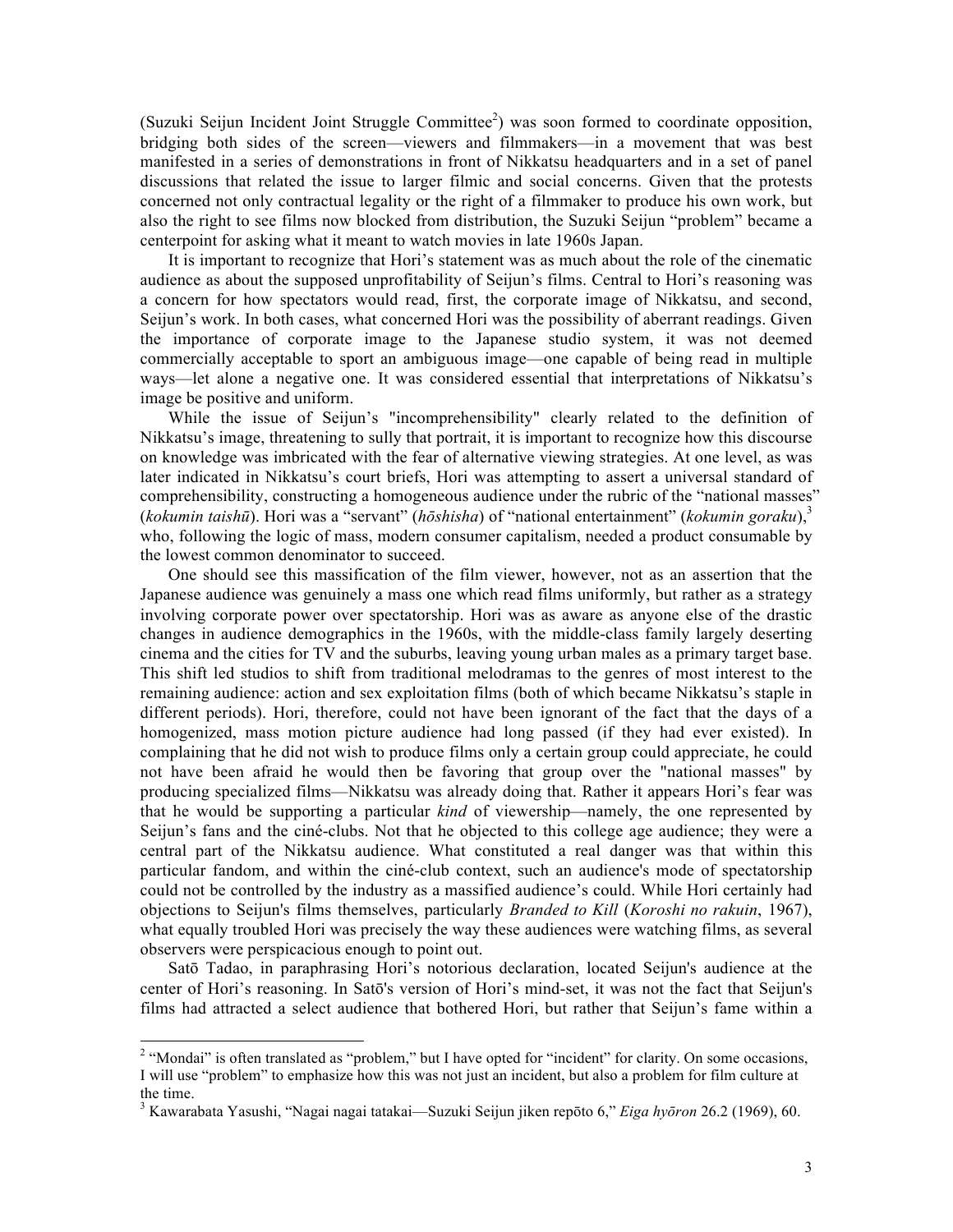"high-class" (*kōkyū*) viewership had prompted Seijun to make incomprehensible films. <sup>4</sup> The origin of the problem then lay in the audience, not in Seijun. Ueno Kōshi's analysis, written twenty years after the fact, is the most incisive. To Ueno, the ciné-clubs threatened the monopoly power of the studios by creating an alternative mode of distribution that by-passed the Big Five studios and established new and closer relations with filmmakers. Within the ciné-clubs, the audience "had pushed their independent choices (*jishuteki sentaku*) forward, undermining an industry that had, until then, held production, distribution, and exhibition all in one hand, showing films with programs only it had produced."<sup>5</sup> Ciné-clubs, especially by producing their own literature on film, wrested the power to speak about and interpret cinema from the industry, allowing for forms of autonomous spectatorship that undermined the ideal of a mass audience. To Ueno, it was only natural that Hori would use the Seijun incident to undermine the form of audience behavior represented by the ciné-clubs.

Both the ciné-club movement and the Suzuki Seijun Mondai Kyōtō Kaigi can be interpreted as marking a break with the modern culture industry. ln Adorno and Horkheimer's sense of the term, a modern culture industry, as an industry, standardizes production and regulates consumer demand (ensuring the reliability of sales) by producing a cultural commodity defined by formulas that have become ingrained in patterns of consumer desire. Modernity is then defined in part by the degree to which culture industries succeed in creating a truly mass audience. Postmodernity, then, to those who see it as politically liberatory, marks the demise of mass consumption and the freeing of consumer desire from industry manipulation. This, ideally, was what the ciné-clubs and the Kyōtō Kaigi aimed to do. By organizing spectator desires "to see the films they want to see,"<sup>6</sup> they represented a break in the industry monopoly over cinematic knowledge. While a culture industry constitutes (political) authority over culture under the guise of the totalization of culture and the elimination of cultural political activity, the ciné-club movement represented an effort to reintroduce politics into the cultural sphere through forms of cinematic knowledge independent of industry control. If Hori's action was then, in the words of the Kyōtō Kaigi's first declaration, "a bald-faced insult and disregard against all audiences,"<sup>7</sup> then the Kyōtō Kaigi itself would both defend the audience's right to "freely view films that are freely made,"<sup>8</sup> as well as create the kind of broad based coalition between viewers and filmmakers that could construct subjectivities capable of approaching cultural texts in ways other than how they had been pre-read by the industry.

Part of this project involved redefining private property through a new conception of viewership. If a culture industry is based on the defining the cultural artifact as the commodity form of private property, the Kyōtō Kaigi offered a different vision. One of the common criticisms of Nikkatsu's ban on the distribution of Seijun's films was that it took a collectively produced object that had become cultural property and re-appropriated it as private property. The Director's Guild of Japan, for instance, declared that once a film was released for public viewing, it ceased to be exclusive property of the studio and became a "cultural property" (*bunkateki*  shosan).<sup>9</sup> Central to the argument was the fact the film was publicly viewed. For it was when the film was seen by the general audience that the audience appropriated it using their own independent modes of reading. If a film is not a film until it is seen, then spectators could

<sup>&</sup>lt;sup>4</sup> In Satō's words, "Nikkatsu's objection, to put it simply, was that because such films were praised by groups of high-class fans such as the Shine Kurabu Kenkyūkai, things went to Seijun's head and he made films the masses could not understand." Satō Tadao, *Gendai Nihon eiga* (Tokyo: Hyōronsha, 1969), 362. <sup>5</sup> Ueno, "Suzuki Seijun tatakau," 224. <sup>6</sup> Ibid.

<sup>&</sup>lt;sup>7</sup> The pronouncement is reproduced in Kawarabata Yasushi, "Kyōtō Kaigi de eiga kaikaku e—Suzuki Seijun jiken repōto 3," *Eiga hyōron* 25.9 (1968), 65.

<sup>&</sup>lt;sup>8</sup> "Habahiroi undō o tenkai," *Yomiuri shinbun*, 11 July 1968, evening edition: 12.<br><sup>9</sup> Kakita Seiji, *Nihon Eiga Kantoku Kyōkai no 50-nen* (Tokyo: Nihon Eiga Kantoku Kyōkai, 1993), 144.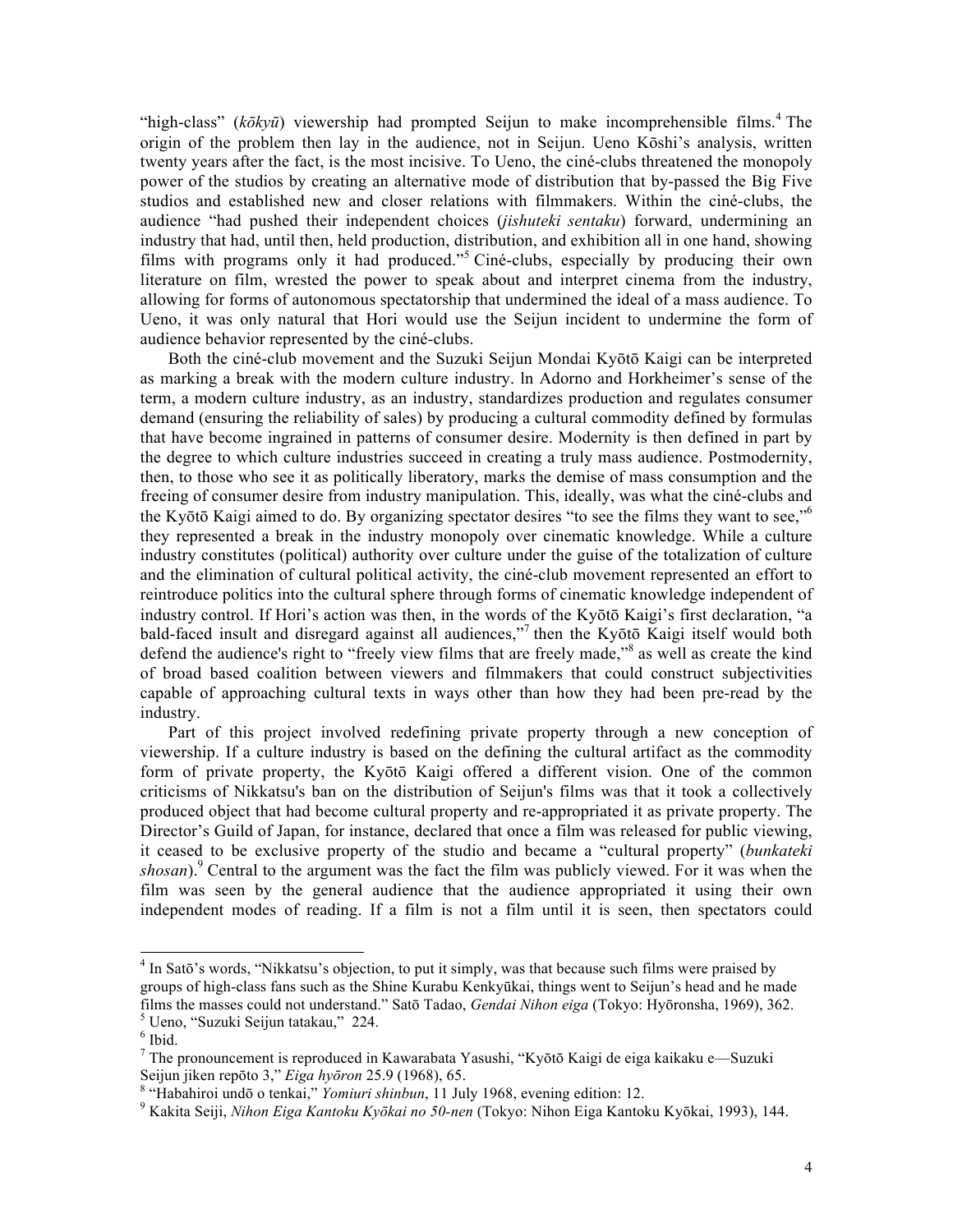collectively appropriate private property because they created films through viewing and that was not the private property of the studios.

By connecting the Seijun episode to these larger problems of social control and power, the Kyōtō Kaigi attempted to define what was essentially a matter internal to the film industry as a social and political issue. In particular, opponents of Nikkatsu connected the Seijun "problem" to contemporary incidents involving the arbitrary use of state power. The year 1968 saw several occasions in which police interfered with independent film production, such as when they arrested an Ogawa Productions cameraman at Sanrizuka or confiscated the footage shot by the film circle at Kokugakuin University of demonstrations in Shinjuku. The general opinion voiced during the second panel discussion organized by the Kyōtō Kaigi was that, to quote one participant, "these events involving the confiscation of film are the manifestation of what was latent in the Suzuki Seijun incident."<sup>10</sup> The state exercise of power against political activity and expression was equated with corporate assertion of control over cultural activity; industry and government were linked in a complex critique connecting political authority with cultural power. Although police intervention in film production manifestly involved the issue of freedom of expression, the members of the Kyōtō Kaigi, by conjoining the suppression of political filmmaking with the inability to watch even the commercial films spectators desired, were, on the one hand, equating film spectatorship with a form of political production, as well as, on the other, interpreting independent film production as a model of, though not the exclusive form of, radical viewership involving the critical perception of social and political phenomena.

The postmodern form of spectatorship articulated by the Suzuki Seijun Mondai Kyōtō Kaigi was then defined both by the support of autonomous viewing strategies as well as by the politicization of those modes of interpretation. Implicit in this liberation of the spectator, however, was the fact that rejection of the modern culture industry could be considered politically progressive only in so far as these independent viewer subjectivities were supported by institutions such as the ciné-clubs or the Kyōtō Kaigi that were themselves connected to the larger social and political movements of the time. Aberrant readings proffered by atomistic individuals could not conceivably counter the power over interpretation wielded by a culture industry.

It is this proviso, however, that helps us discern what was to be the inherent failing of the movement to support Suzuki Seijun: a contradiction in the conception of spectatorship that ultimately undermined the attempt to construct a politically liberated postmodern viewer.

The definition of criticism was central to this contradiction. When Seijun sued Nikkatsu for damages, also demanding an apology from Hori, part of Nikkatsu's defense was to argue that Hori's statement was a genuine criticism (*hihyō*) of Seijun's work. Opponents of Nikkatsu considered this absurd. As Kawarabata Yasushi wrote with sarcastic zeal: "So Hori's statement, 'Suzuki Seijun: incomprehensible,' was in fact splendid criticism."<sup>11</sup> While such a position was necessary if opponents were to counter the reading of Seijun's films Nikkatsu wished was uniform and under its control, it simultaneously undermined the movement's effort to support "free viewing" by establishing an elitist hierarchy between what was truly film criticism and what was not, chaining the viewer to a standard of proper spectatorship. Such exclusionism, also manifest in the power structure within the Kyōtō Kaigi, disturbed observers at the time.<sup>12</sup>

This conception of criticism was not unrelated to transformations in the film critical world at the time. Ueno Kōshi has convincingly shown how not only the Suzuki Seijun "problem", but also Seijun's oeuvre as a whole provided a stimulus for a major transformation in Japanese film

<sup>10</sup> Kawarabata Yasushi, "Suzuki Seijun jiken repōto 7," *Eiga hyōron* 26.3 (1968), 99. <sup>11</sup> Kawarabata Yasushi, "Wakai kōshō e ba o utsusu—Suzuki Seijun jiken repōto," *Eiga hyōron* 28.6

<sup>(1968), 62.&</sup>lt;br><sup>12</sup> See, for instance, the complaints expressed in "Suzuki Seijun Mondai Kyōtō Kaigi wa kore de ii no ka," *Eiga geijutsu* 254 (1968).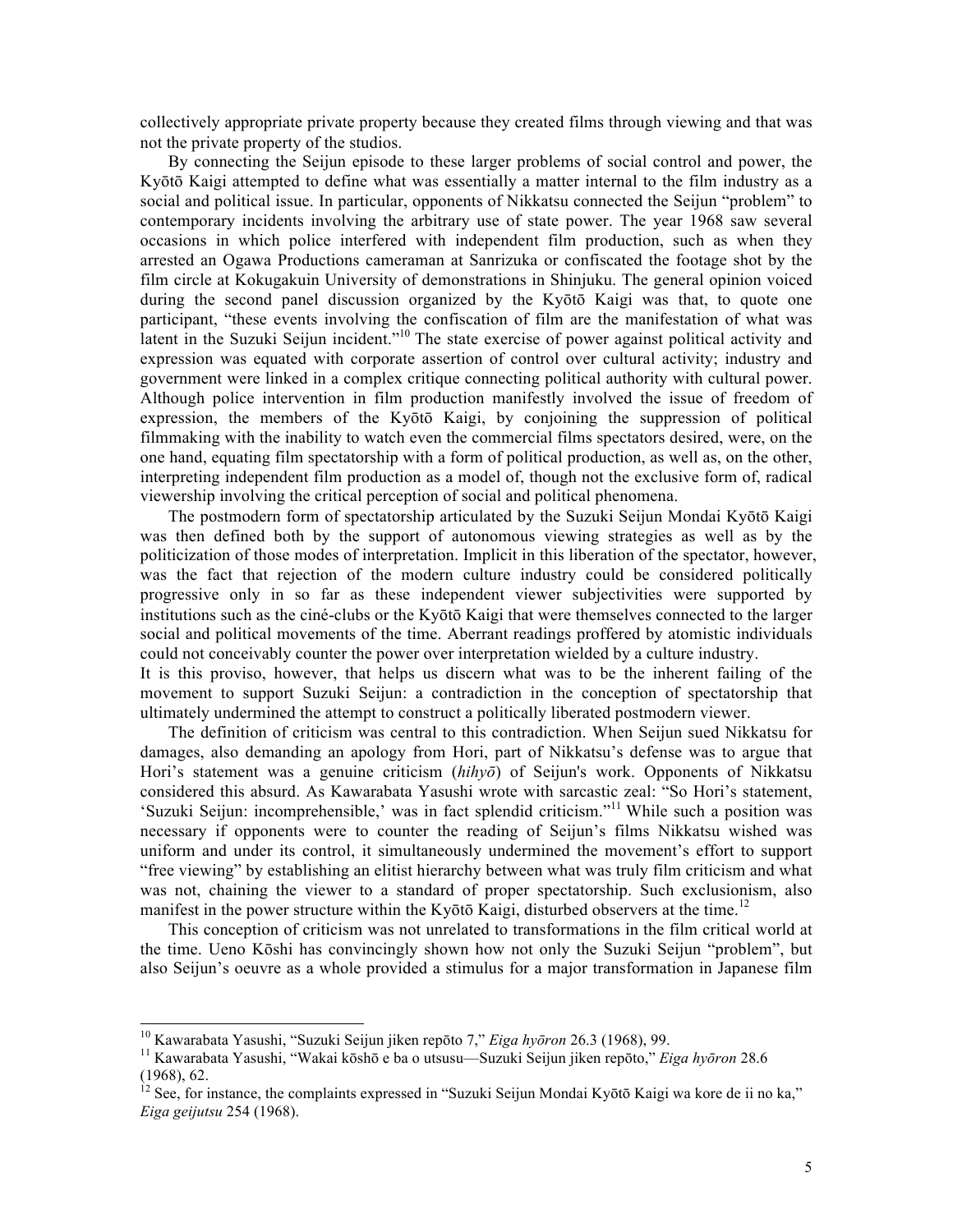criticism in the late 1960s. It was the "style that thoroughly trampled on meaning"<sup>13</sup> in Seijun's films that prompted a revolt against the form of humanist criticism that reduced the abundance of film experience down to whether or not a film realistically depicted social problems. To tie Seijun's films down to a set interpretation destroyed not only the excitement of Seijun's purely filmic, but also its ultimately meaningless cinematic play, contradicted the movement towards free spectatorship represented by the ciné-clubs and the Kyōtō Kaigi. The new criticism, which eventually came to be represented by the writings of Hasumi Shigehiko (who participated in the Seijun demonstrations), would preserve the experience of cinema by speaking of films as films.

Such a shift mirrors in certain ways that experienced earlier in American and European film criticism with the arrival of auteurism and cine-structuralism, both efforts to reject social realist criticism in favor or a cinema specific mode of viewing. In addition, it also shares other basic premises with modes of postmodern criticism in its radical rejection of the logos of textual meaning and in its effort to free the spectator. However, it is important to note how this vision or criticism only exacerbated the contradictions inherent in the Kyōtō Kaigi. For by excusing criticism from the necessity to search for meaning it rendered apolitical the elitism inherent in the Kyōtō Kaigi. The problem was not with the conception or the text as without meaning; as Andreas Huyssen has argued, postmodernism can be politically liberatory if even essentially apolitical works like Pop Art can be re-appropriated and re-inscribed within a political movement. <sup>14</sup> This, in a sense, was precisely what the Kyōtō Kaigi was attempting to do. The problem was that the new film criticism undermined that effort by insisting that criticism remain faithful to the cinematic quality of the text. The text was freed from the tyranny of meaning, but criticism was left indentured to a new logos: no longer humanism, but the cinematic. While spectators were then free to the extent they were not required to read a text as a social realist document, they were prevented from liberating themselves from the transcendental truth of the cinematic and its representative, the auteur (e.g., Seijun). The imperative behind critical activity was to preserve the cinematic precisely by separating it off from all other forms of meaning, including the political. This dedication to the purity of the medium then holds more in common with the 1950s high modernism of Clement Greenberg than with postmodernism. The latent elitism of the Kyōtō Kaigi metamorphized into a cinematic solipsism best represented by a placard visible at one of the anti-Nikkatsu demonstrations: "I want to see Seijun's films once more before I die."<sup>15</sup> Devoted to preserving the meaningless, yet inherently cinematic quality of the text, criticism and spectatorship itself ultimately descended into a form of auto-eroticism that valorized the hermetically sealed movie theater over the coalition building necessary to counter the power of a culture industry.

In valorizing the cinematicity of Seijun's works, his supporters lost sight of what the Kyōtō Kaigi best represented: a notion of critique that understood the place of cinema in a larger historical conjuncture. While the discourse of the Kyōtō Kaigi articulated a complex analysis of the political role of cinema and spectatorship, its form of incisive viewing of social and cinematic phenomena was later drowned in a mode of intoxication with the cinematic image. It is important to note that post-1968 French and British film theory defined its postmodernity by rejecting the notion of cinematic specificity as logocentric as well as by tying the ideal of liberated viewing to the activity of politically radical critique. Without this oppositionality, post-Seijun incident Japanese film criticism, represented by Hasumi and his many imitators, fails to escape subservience to cinema and the cinematic text. Far from separating itself from the film and critiquing its place within the culture industry, criticism became an appendage to the text, and

 <sup>13</sup> Ueno Kōshi, "Furidashi ni modoru kantoku," in *Suzuki Seijun zen'eiga*, 10.

<sup>14</sup> See Huyssen's chapter "The Cultural Politics of Pop" in his *After the Great Divide* (Bloomington: Indiana University Press), 141-159.<br><sup>15</sup> Quoted in Ueno, "Suzuki Seijun tatakau," 222. A perhaps more accurate, though less smooth translation would be: "I

want to see Seijun's films once more and then die."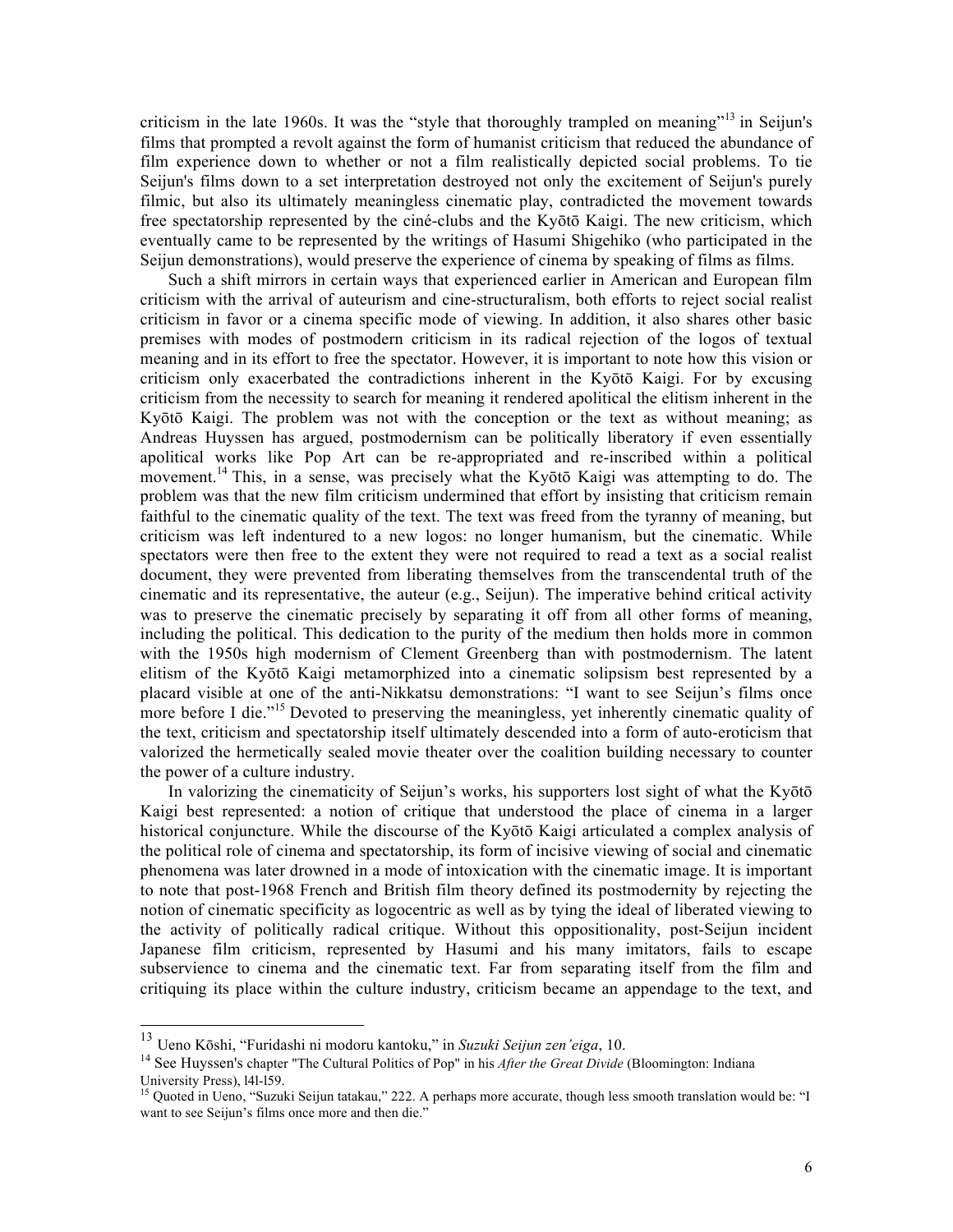therefore, often unwittingly, to a newer, more postmodern form of the culture industry defined by the effort to control consumer desire by dividing the audience into smaller, more manageable "taste groups." The rejection of textual meaning became less a form of liberation (as it was in deconstruction) than a surrender to the simulacrum. If the kind of spectatorship born of the Suzuki Seijun Mondai Kyōtō Kaigi could be termed postmodern, we must ask whether it was less a political liberatory form of postmodernism, than the fundamentally reactionary and debilitating form described by Fredric Jameson as the cultural logic of late capitalism.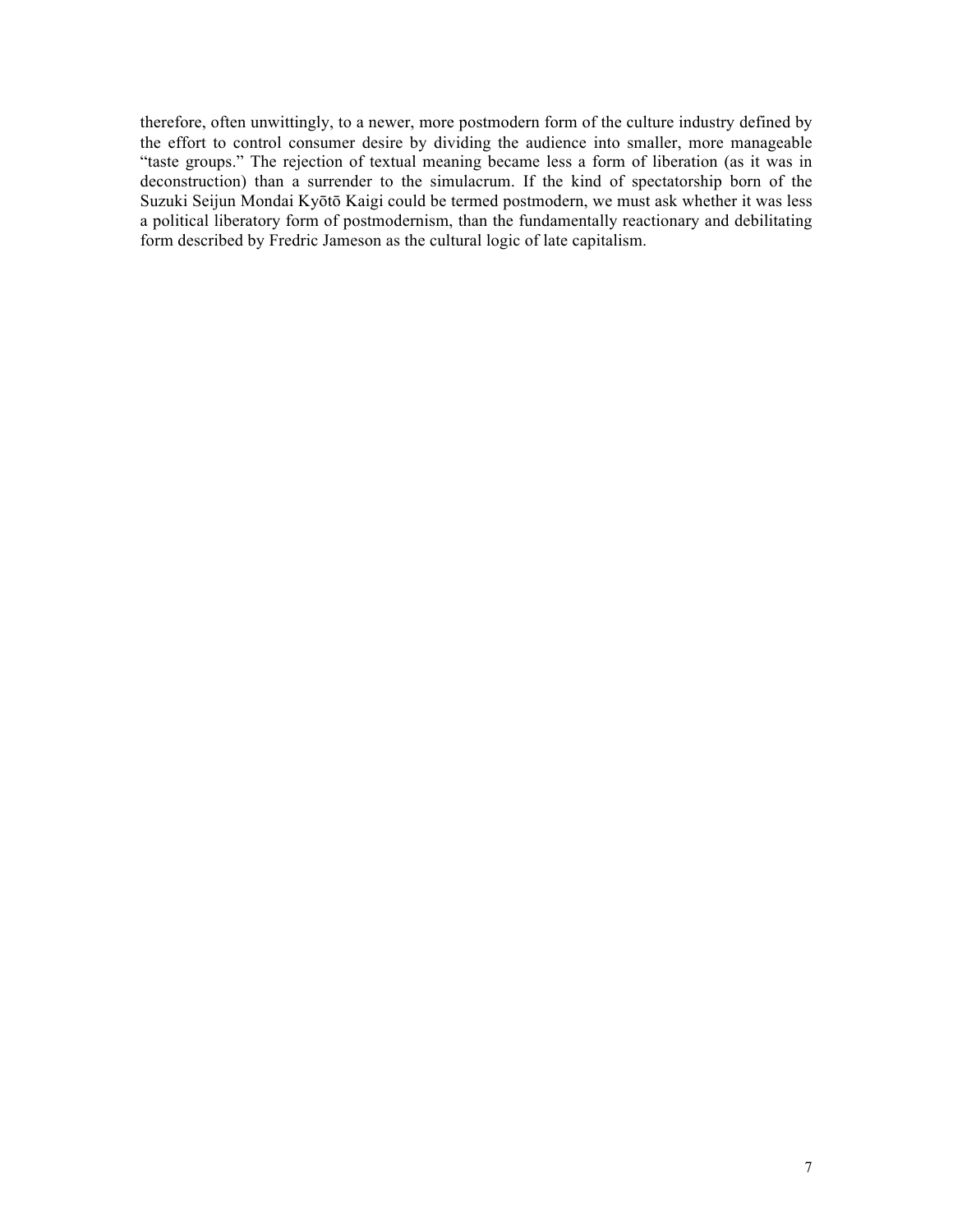のである。空洞化は進む一方。

だ。 が減り、テレビアニメも減り、今や沈滞状態 立った。独自の作風を早く作りあげてほし いでいる。 日本と差がなくなり、今やアメリカ相手に稼 ちは力をつけた。韓国は技術と共にギャラも い。本家の日本はバブルが消え、スポンサー レビアニメのあざとい演出や動きの模倣が目 た韓国の長編は力作だが、明らかに日本のテ 下請けで鍛えられた各国のアニメーターた 92年の広島国際アニメフェスで見

編ができた。おもな作画スタッフは東映動画 ョンである。 の下請けをしていたマレーシアのプロダクシ ットが共同演出し、あたたかな気持のいい短 から鈴木伸一、マレーシアから人気漫画家ラ る教育アニメ『ミナの笑顔』を製作した。 ー》がアジアの人々の識字率向上を目的とす その一方で、《ユネスコ・アジア文化センタ 日本

のお役に立ったといえそうだが。 史が始まれば、日本の海外下請け開拓も何か た企画に参加し、 ている。日本のアニメの下請けプロがそうし れぞれの国でアニメ化する遠大な企画を立て ユネスコはこの後、アジア各国の民話をそ やがてその国独自のアニメ

# ホームドラマの代用品、劇映画の代用品 現在、週一回30分のテレビアニメ番組は29

苓 品ふうである。この〔普通の日常動作だけのァ フォルメもファンタジーもほとんどなく、 さが目立つ。これらはアニメ独特の飛躍もデ R』だが『サザエさん』『コボちゃん』『クッキ ニメ]は、高畑勲の『アルプスの少女ハイジ」 今さっぱり見なくなったホームドラマの代用 っかりしなさい 』などの日常生活アニメの多 ングパパ』『クレヨンしんちゃん』『ツヨシし ニメの主流になっている。 ろ』で完成した技術だが、現在はそれが長編ア から始まり『火垂るの墓』『おもひでぽろぽ 一番人気は『美少女戦士セーラームーン ŀF

手描きの背景なら理想のロケ地も光線も思う 演出ばかり。まあ見飽きた顔の俳優たちより ダイビジュアルの新作も、アニメらしい誇張 まま。俳優のスケジュールやロケ先で発生す は、アニメの人物の方がリアリティがある。 や飛躍はなく、すべて実写とSFXで可能な まれたのは事件の一つ)も、現在制作中のバン たCOO』(角川逮捕のあおりで公開が危ぶ 原作の少年と水棲恐竜の物語『遠い海から来 映画『海がきこえる』がそうであり、景山民夫 最初に書いた氷室冴子原作のほろにが青春

> 疲れきった社会がある。 当然、背後にはしなびかかった日本映画界と、 映画よりぐっと低予算。日本のアニメは結局 今や日常小市民映画さえアニメが代行する。 手なジャンルを代行、という意義があったが るトラブルなどのリスクの心配ゼロ。かつ劇 れでもスペースオペラという日本映画の不得 〔劇映画の代用品〕か。アニメ・ブームの頃はそ

『サザエさん』も『男はつらいよ』も止めるに ア。それがアニメに及んだのだ。アニメぐら れた暖かい家庭や人間関係へのノスタルジ 止められぬ人気、その上小津の再認識。失わ いもっと奔放に、多種多様でもよかろうに。 CMに懐古趣味がはやり、ズレてしまった 『ぼのぼの』はその意味ではたしかに〔アニ

用イベント映画のおもむき。 また極めて小劇場演劇風。原作の愛読者大会 よう、と考えること自体、首をひねる。これ メならでは〕だが、あの漫画を長編アニメにし

待します。世界は狸を待っている! 子チエ』以来の爆笑アニメらしく、これは嬉し 『平成狸合戦・ぽんぽこ』。どうやら『じゃりン れる。日常でもなけりゃ人間ドラマでもない い。私はアニメで笑いたい! 高畑さん、 そこで最初に戻って、高畑勲の新作が待た 期



て

ロン・ム・ジェロー 訳=森本正史

◆特集▲

日本の映像

# 鈴木清順問題とポスト・モダン観客性

 $\sum_{k=1}^{n}$ の第一の要因として日本のモダニティーというものが果たして存在したのかどうかという問題がある 活動を中心に問題を論じる必要がある。日本のポスト・モダンという問題は複雑さをともなうが ではないということになる。歴史的に媒介された文化的コンテクスト内での読者、 なったのだ。その意味では、テクスト分析だけでは日本のポスト・モダンを評価する方法としては十分 となった。デコンストラクション、あるいは英国における文化研究の場合がそうであるように、 とと対等になった読みのモードを通じて無限にその意味を変化させ続ける戯れに参加することが可能 は観る者はもはやテクストの「神学的」メッセージを理解するという義務を負うこなく、 ンテクストの多様性のあいだでくりひろげられる言語学的戯れへと開かれているのだ。読者、あるい 義批評が描く潜在的構造によって枠にはめられることがなくなったテクストは、いまやテクストとコ きた。結果として、ロラン・バルトは作者の死を読者の誕生と結びつけた。もはや作者の意図や構造主 て、シニフィアン (意味するもの)をシニフィエ (意味されるもの)の専制から解き放つことを構想して したモダニズム-た。彼らは一九六八年以降のフランスの批評理論に従って、芸術作品を高度資本主義 しばしば既存とは別の読者、あるいは観る者のイメージを想定することを通じてそれを成し遂げてき ポスト・モダンを政治的に自由な何ものにもとらわれないものとして理論化しようとする者たちは ある特定の歴史的事件を考察することによって現代日本で読者とはどうあるべきかという命題を あるいは観ること自体がテクスト生成と同様に政治的に何ものにもとらわれない自由なものと -における文化の等価化から解放するためのみならず、読者解放のための手段とし あるいは観る者の いまや書くこ 高度に発達 、読む

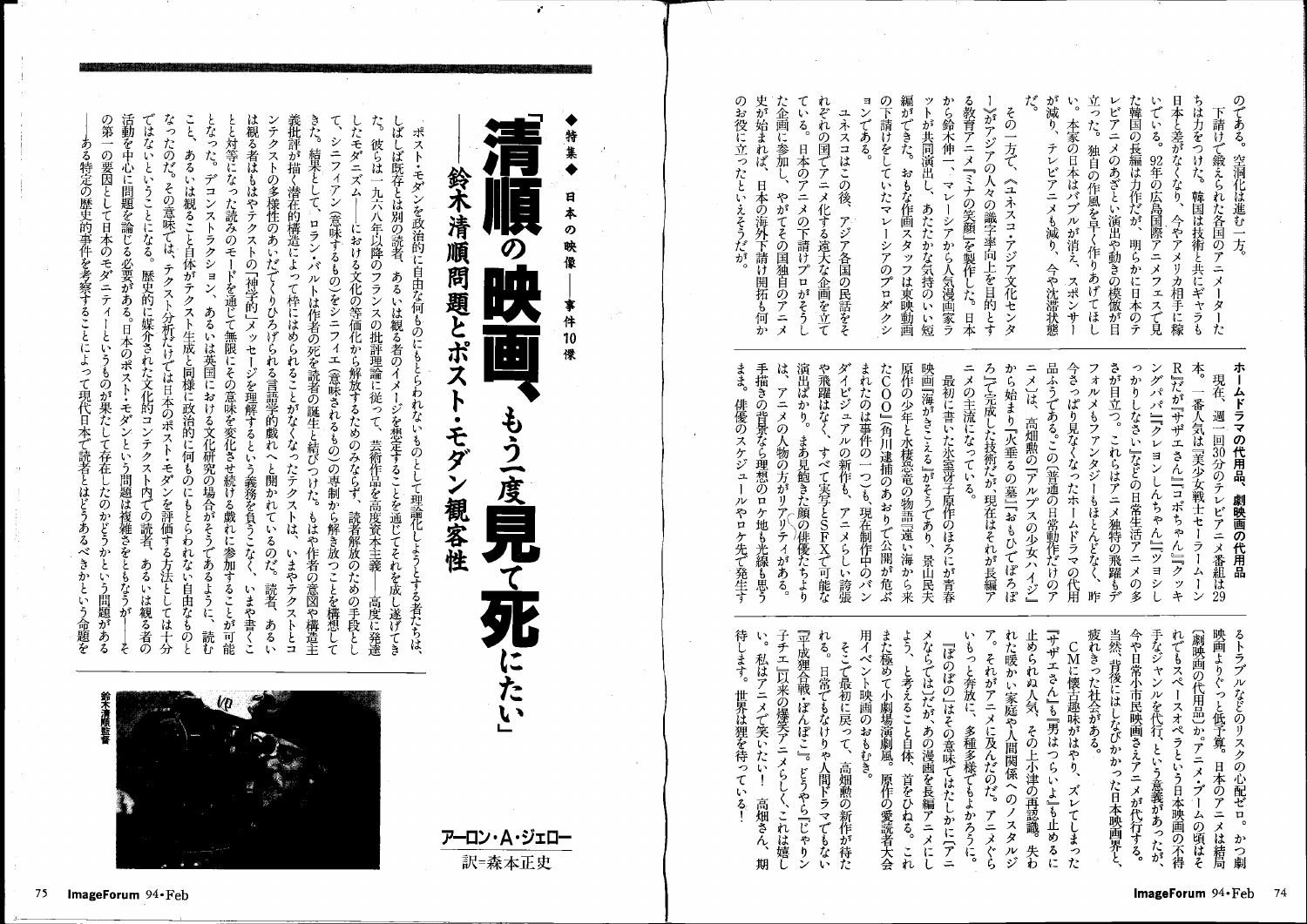らかにしてくれる、客観性をめぐっての討論をみいだすことができる。 かででてきた言説のなかに、一九六〇年以降の日本において映画を観るという問題について多くを明 - ...よる鈴木清順の解雇とそれに続いて起った抗議運動についてである。この問題そのものと、そのなによる鈴木清順の解雇とそれに続いて起った抗議運動についてである。この問題そのものと、そのな における政治的に複雑さを帯びたある観客性の形成を例としてとりあげてみたいと思う。それは日活 とりまいている種々の問題を洞察することができると思われる。私はこの論考のなかで、日本映画界

堀はシネ・クラブの会長川喜多和子に次のように語っている。 画界内部の問題としておさまっていただろう。これまで幾たびとなく引用されてきた暴言のなかで ○日から開催予定の清順作品の特集上映会へのプリント貸出しを差し止めたりしなければ、ことは映 時にそれ以降の清順の全ての作品の配給を封鎖し、シネ・クラブ研究会によって企画されていた五月一 日活専属の監督鈴木清順は一九六八年四月二四日、社長堀久作によって解雇された。もしも堀が同

イメージを与えることはできない」それを上映するのは日活の恥である。 「鈴木清順はわからない映画を作る監督である。したがって鈴木清順の映画はよくない映画であり. 日活が一部の人にしか理解されない作品を作っているという

基盤が迅速に固められていった。対立を調整するために鈴木清順問題共闘会議がすぐに結成され、 ○年代末期の日本において映画を観ることにはいったいどういう意味があったのかという問題を考え ならず現在配給を封鎖されている作品を観る権利にも関わっていたとすれば、鈴木清順問題は一九六 けていった。これらの抗議運動が契約の正当性、あるいは映画作家の自分自身の作品を作る権利のみ スカッションを開いてこの問題をさらに大きな社会的、あるいは映画そのものの抱えた問題と結びつ るときの焦点となるだろう。 り広げられた一連のデモンストレーションのなかでも最も際立った一つの運動へと導き、 クリーンを挟んで両側に位置する二つの存在 清順が日活を契約違反で告訴するとともに、映画界内部での全体としてのこの事件に対する反発の −観客と映画の作り手 →を日活の首脳部に対して繰 パネルディ  $\overline{\mathbf{z}}$ 

堀の発言が、 清順の映画の興行的失敗を恐れていることと同時に、映画の観客の役割について触れ

考えられていたのだ。 興行的に好ましいことではない。日活のイメージの解釈は前向きで普遍的なものであることが絶対と のスタジオ・システムにおける映画会社のイメージの重要性を念頭において考えると、マイナス・イメ とに対する懸念である。どちらの場合にも堀が心配しているのは間違った読みの可能性である。 ていることを認識しておくのは重要なことである。堀の論理の中心となっているのは、観客がまず第 ージはいうまでもなく、あいまいなイメージー 一に日活という会社のイメージ、そして第二に清順作品のイメージをどのように読みとるかというこ →多様な読みの可能なイメージ-→をうちだすことは 日本

. .

最も社会的水準の低い層にも消費 (=理解)可能な製品を必要としていたのだ。 とがある。堀は「国民娯楽」の「奉仕者」であり、近代消費者資本主義、すなわち大衆の論理に従って、のもとで同質の観客層を構築することによって、理解しやすさの普遍的水準を守ろうとしたというこ たという戦法にたいする恐怖感と重なりあっていったのかを認識することは重要である。一つのレヴ -ジ決定に関わってくるが、 清順作品の「不可解性」という問題は、会社の顔に泥を塗りかねないという点で明らかに日活のイメ 一方で知識をめぐるこのような言説がどのようにして既存とは別の観か

注<br>2

河原畑寧「長い長い斗い

鈴木

清順レポー

ト6」、「映画評論」(―

年2月号)品に引用されている。

たくないと主張したが、特殊な映画をつくることによって国民大衆よりもそのようなグル いることに気づいていなかったわけがない。彼はある特定のグループにしか評価されない映画を作り 画観客(あくまでもそういうものが存在していたと仮定したらの話だが)の時代がとうに過ぎ去って る必要がある。堀は他の人たちと同様に一九六〇年代における観客性の急激な変化に気づいていた。 う断定としてとらえるのではなく、観客性に対する企業側の支配に関連した一つの戦法としてとらえ になった (この両ジャンルとも日活の主要作品となっていた)。したがって、 中流層の家族客が映画館と都会を離れてテレビと近郊へと移行し、都会の若い男性客が映画の主要な 、ットにすることを恐れていたわけでは決してない 、ーゲットとして残された。この観客層の移行によって、大手映画会社は伝統的なメロドラマを捨て しかし堀のこの映画観客の一般大衆化を、日本の観客が映画を画一的に読み取る純粋な大衆だとい 残った観客の興味を引くようなジャンル、つまりアクション映画とピンク路線の映画を撮るよう - 白活はもうすでにそのような映画を作ってい 堀が均質化された大衆映 ープをタ



**21に引用されている。** 清順全発言」(立風書房、 注 上野昂志「鈴木清順闘う」、「鈴木 .o.e.e.年) p.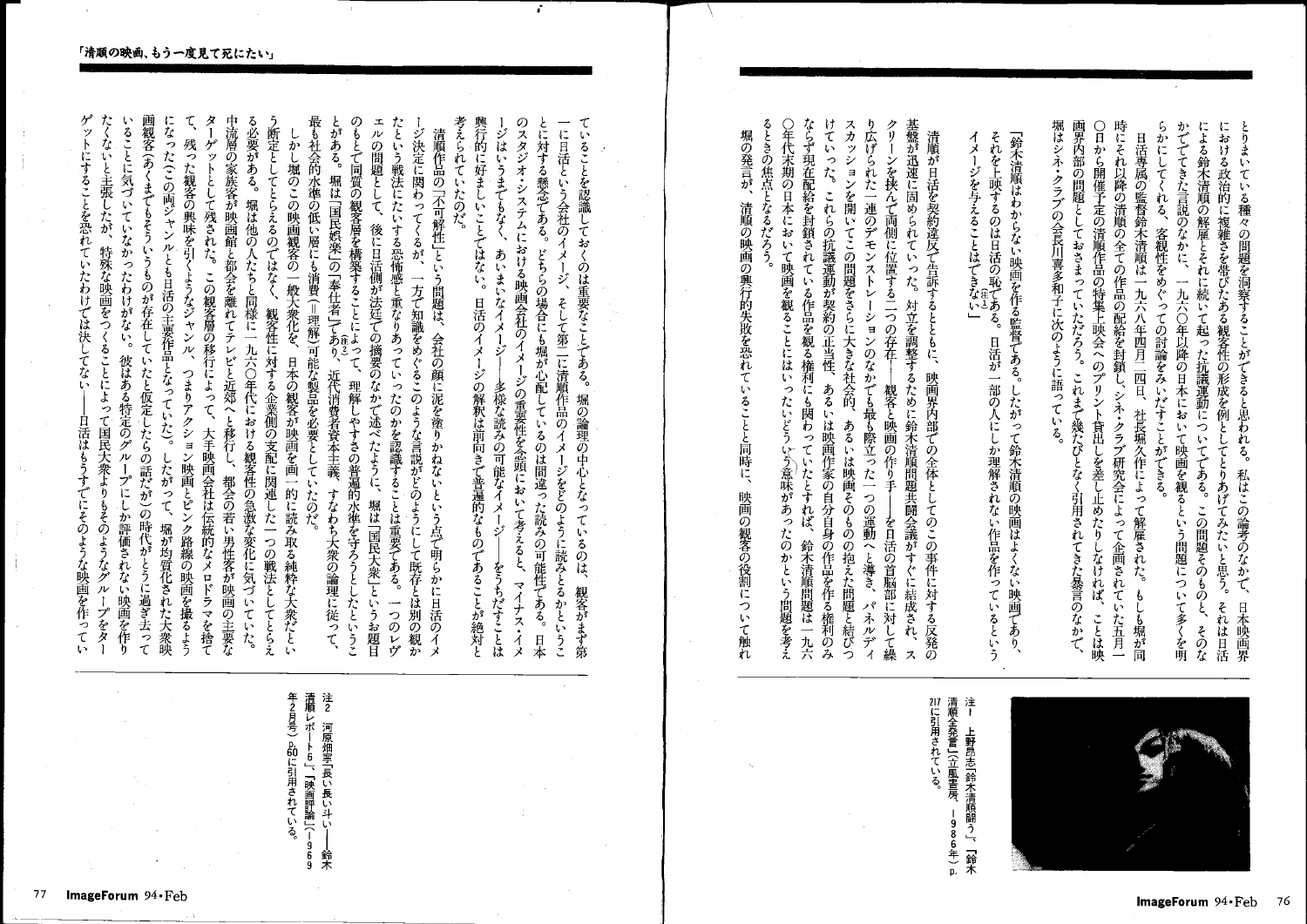客に反感を抱いていたということでは決してない。当時彼らは日活の映画を観る観客の中心をなして ラブに代表されるような観客性 たのだ。むしろ堀が恐れていたのは、 これらの観客たちの映画の観方だった。 ていたが、同じくらい彼を困惑させたのは、まさに幾人かの洞察力ある観察者が指摘していたような、 いたのだ。堀の抱いた恐れの本質は、これらの特定のファン、あるいはシネ・クラブというコンテクス ルが不可能になるという点にある。確かに堀は清順の映画、特に『殺しの烙印』に対して反感を抱い のなかでは、大衆化された観客のときには可能だった産業による観客の観客性のモードのコント -を支持することだったようだ。それは大学生くらいの年齢層の観 ある特定の観客性 すなわち清順のファン・クラブやシネ・ク Ė

ブは五社を通さない既存とは別の配給のモードを創りあげることによって企業による独占支配力をお な映画を作ることへと駆り立てたのだ。つまり、いう事実が堀を悩ませたわけではない。むしろ※ |件の二十年後に書かれた上野昂志の分析は最も鋭く本質を見抜いている。 佐藤忠男は、堀の論理の中心に清順の映画を観にくる客を据えることで彼の悪名高い宣言を分かり く言い換えてみせた。佐藤がいう堀の思考様式によれば、清順の映画が選ばれた観客を集めたと むしろ逆に、「高級」な観客層内での清順の名声が清順を難解 問題の根は清順ではなく観客側にあることになる。 上野によれば、シネ・クラ

注<br>3

佐藤忠男「日本映画ー968年」、

969年)<br>p.

36に引用されている。 「現代日本映画 」(評論社、

ている。 主的選択を突きつけて揺さ振っていくことになる」シネ・クラブは、大衆観客という理想の土台を揺るの側の成熟があるが、それは、これまでの製作・配給・興行を一手に握っていた企業側に、見る側の自 表されるような観客の行動形態を打ち崩すために利用したことを、 びやかし、映画の作り手との新しくてより緊密な関係を築きあげたのだ。シネ・クラブ内部では「観客 って、映画について語り解釈する権限を産業側から奪いとったのだ。堀が清順事件をシネ・クラブに代 がす自律的な観客性の形態に備えるかたちで、 特に映画に自分たちの独自の研究を提示することによ 上野はごく自然ななりゆきと考え

注4

上野昂志、前掲論文、

 $\frac{p}{224}$ 

消費者の欲望のパターンに深く浸透した定則によって規定された文化的商品を生産することによっ とが可能である。アドルノとホークハイマーの言葉の定義によると、 シネ・クラブ運動も鈴木清順問題共闘会議も共に近代文化産業に亀裂を刻む運動として解釈するこ 生産を規格化し(販売の信頼性を確保して)、 消費者の需要を統制する。よって、 産業としての近代文化産業は、 モダニティ ーは

だ。 たで文化的テクストにアプローチすることができるという主体性を築きあげることが可能となったの 映画の作り手とのあいだに幅広い基盤をもった連合関係のようなものを作り上げたということにな る。それによって、 するならば、 立した映画的知識という形態を通じて文化領域に政治を再導入しようとする努力を象徴して 文化に対する完全な (政治的)権威を築いていったのに対し、シネ・クラブ運動は、産業側の支配から独 状態の崩壊を象徴することになった。文化産業が文化の総合化と政治活動の排除という名目のもとに たい映画を見ようという観客の要求を組織した」ことによって、彼らは映画的知識の産業側による独占ることになる。まさにこれこそシネ・クラブと共闘会議が、観念的にはもくろんでいたことである。「見 て規定することが可能である。そしてポスト・モデニティーは、それを政治的に自由なものとみなす者 部分的には文化産業が真性の大衆化した観客を作りあげることにどの程度まで成功しているかによ にとって、大量消費の終焉と消費者の欲望が産業によるコントロールから解き放たれることを意味す も堀の言動が、共闘会議の第一声明のなかで言われたように [観客全体への露骨な侮辱と無視]だと |共闘会議自体は観客の「自由に作られた映画を自由に見る」権利を守るとともに、観客と 産業側によってあらかじめ読まれたものを解釈するといった方法とは別のやりか いる。  $\Lambda$ 5

開された時点から、観客は自分自身の読みのモードによってその作品を自分のものにするのだ。映画 なぜなら観ることを通じて観客が映画を創造していくこと自体は、 は人に見られるまでは映画ではないならば、 論争の中心は、その映画がすでに一般に公開されているという点に絞られた。映画が一般の観客に公 公開されれば、その作品はもはや映画会社だけの占有財産ではなく、「文化的所産」となると宣言した。 有財産として占有しているという批判があった。 に対する一般的な批判の一つに、 るならば、 も含まれていた。もしも文化産業が文化産物を私有財産の商品形態として定義することに基づいて このプロジェクトには、新しい観客性のコンセプトを通じて私有財産を再定義しなおすという試み 共闘会議はそれとは違ったヴィジョンを提示したことになる。日活の清順映画の配給封鎖 日活が集合的に生産されすでに文化財産となっているものを再び私 観る者は映画という私有財産を共有することができる。 例えば日本映画監督協会は、 映画会社の私有財産ではない 映画が いったん (書般) から  $\mathbf{v}$ 

> 注<br>5 前項に同じ

映画改革へ– 注<br>6 再発言されている。 『映画評論 J(ー968年9月号) a.65で この声明は、河原畑寧「共闘会議で −鈴木清順レポ  $\frac{3}{2}$ 

淳 (1968年7月11日夕刊)、 「幅広い運動を展開」、 「読売新聞」  $\frac{12}{\text{m}}$ 

十年 【日本映画監督協会、 洁 a.44に引用されている。 柿田清二「日本映画監督協会の五 - 992年)

清順の不法解雇に反対して品年6月12日行

78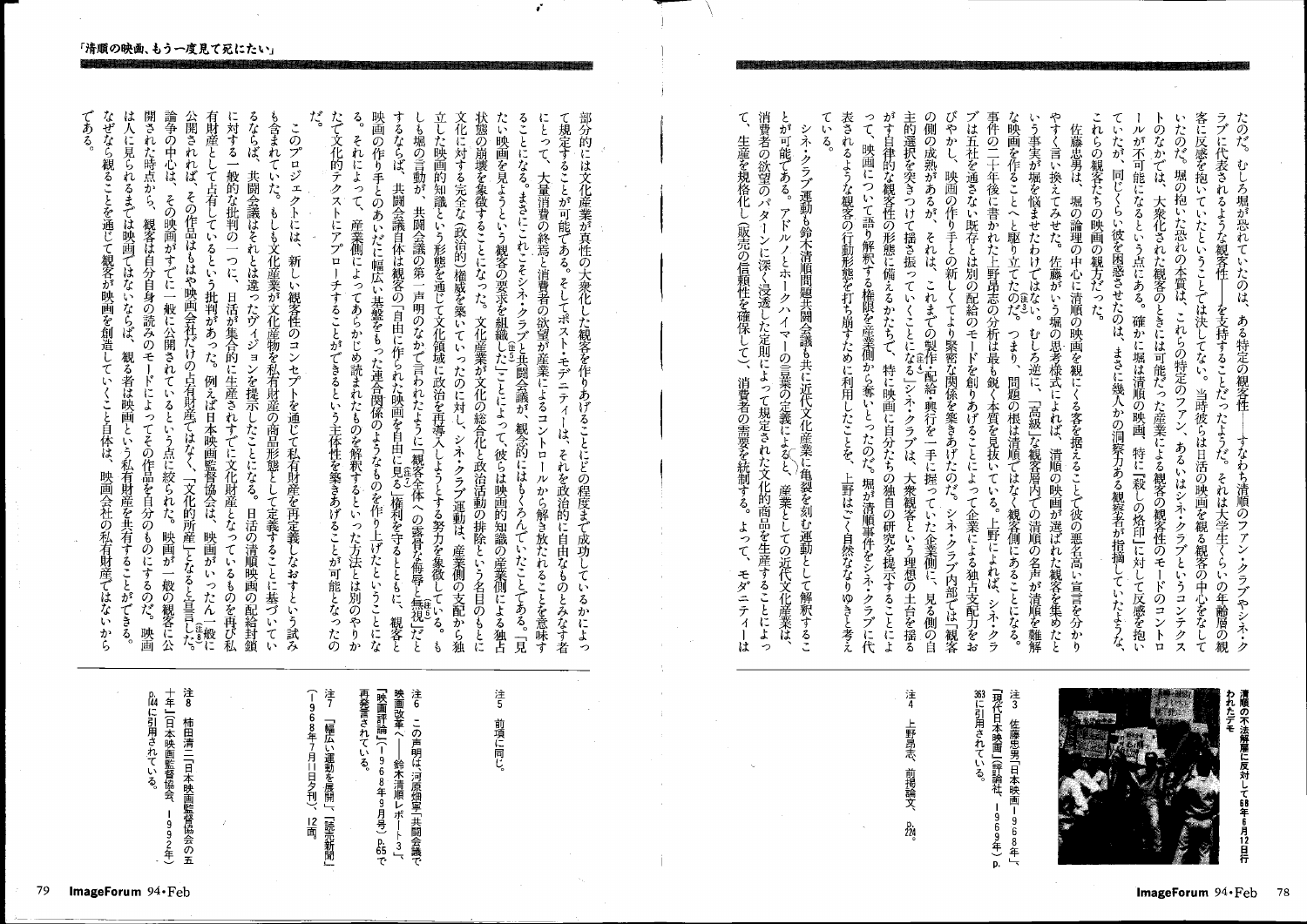禽 画製作を解釈した。 結びつけることによって、 が一つに結びつけられ である」ということになる。政治活動、表現に対する国家権力の行使は文化活動の支配を企業が主張す を借りてまとめると、「このフィルム押収をめぐる問題は、鈴木清順問題が内包していた問題の顕在化 件かあった。共闘会議主催の第二回パネル・ディスカッションで発言された意見を、ある参加者の言葉 問題を結びつけた。一九六八年には、三里塚における小川プロのカメラマン逮捕や、 特に日活の敵対者たちは、同時期に起こっていた国家権力の専横的な行使を含む幾つかの事件と清順 ることと同一視された。政治権力と文化権力を結びつけて考えようとする批評のなかで、 研究会が新宿のデモを撮影したフィルムが没収されるなど、警察が自主映画製作に干渉する事件が何 本質的には映画産業内部の問題だったことを社会的、政治的な問題として定義づけようと試みたのだ。 共闘会議は清順問題をこれらの社会支配や権力というより大きな問題に結びつけることによって、 共闘会議のメンバーは政治的映画製作への抑圧を観客が観たい映画を観ることができないことと 政治的現象を批評的に認知することもできるラディカルな観客性の一つのモデルとして自主映 たのだ。映画製作への警察の介入は明らかに表現の自由の問題を内包していた 一方で映画を観ることを政治的映画製作と同等に扱うとともに、 国学院大学映画 政府と産業 他方で社

が

みを土台から崩しかねない、 ことは不可能だったろう。 ぞればらばらの個人が提示した正当的でない読みによって、文化産業による解釈の支配力に対抗する 近代文化産業の否定を政治的に進歩的なものとみなすことができたという事実も内包していた。 に映画を観るという戦法によるサポー るときの手がかりとなる。それによって、政治的に自由なポスト・モダンな観客を作り出そうという試 たそれ自体が当時のより大きな社会的、政治的動向に結びついた制度によって支えられていて初めて、 けられた。 鈴木清順問題共闘会議によって具体的に表現された観客性をめぐるポスト・モダン的形態は、自律的 しかしこの観る者の解放は、これらの自律的観客の主体性がシネ・クラブや共闘会議といっ この条件は、鈴木清順を支持する運動の本質的な間違いを認識しようとす 観客性の概念に含まれた、矛盾が浮き彫りになってくるのだ。 トとそれらの解釈のモードの政治化によってはっきりと特徴づ それ

批評の定義をつきつめていくにつれこの矛盾は明らかになった。清順が日活を損害賠償と堀の謝罪

「映画評論」(-969年3月号) a.Sp. 注9 河原畑寧「鈴木清順レポ

「鈴木清順問題共闘会議」結成大会で挨拶する鈴木清順監督

を求めて告訴したとき、 日活側の主張のなかに、堀の発言は清順の映画に対する純粋な「批評」だった

を当惑させ とになっ ものにもとらわれない自由な観方」を支持していこうというその運動の試みを基盤からおびやかすこ うとするときそのような態度も必要だが、しかしそれは同時に、本当の批評とそうでないものの間に いうわけ」と書いた。確かに日活が画一化し、支配しようとした清順映画の読みに敵対者たちが逆らおパロデリーに満ちた熱意をこめて、| つまり 『鈴木清順ワカラナイ』としょ坊务言にこりく『れ言』よし というものがあった。日活の敵対者たちはこの主張をまったく不条理なものとみなした。 ト主義的ヒエラルキーを築き、映画の正しい観方という規範に観る者を縛りつけることで、「何 ○イーに満ちた熱意をこめて、「つまり、 rptに。<br>また。そのような共闘会議内部の権力構造に顕在化した排他主義は、当時まわりの多くの人々 河原畑寧は

験を守ろうという試みだった。 ての運動の趣旨に反することになる。この新しい批評は、 た解釈で縛りつけてしまうことは、シネ・クラブや共闘会議に代表されるような自由に観ることにむけ 「おもしろさ」のみならず、根本的な意味の欠如、すなわちあそびまで壊してしまうような型にはまっ て蹂躙してしまう体]の 清順映画が歯向かうことを促しているのだ。清順映画をその純粋に映画的な アリスティックに描写しているか否かで評価してしまう人間主義的な批評に対して、  $\sim$ のみならず清順の作品全体が、 たことに説得力ある説明を施している。どのような豊かな映画体験をも、その映画が社会問題をリ このような批評概念は当時の映画批評界の変容と決して無関係ではない。上野昂志は鈴木清順問題 一九六〇年代末期の日本の映画批評に大きな変容をもたらす刺激とな 映画を映画として語ることによって映画体 「意味を、 、徹底し

議に内在する矛盾がいかにして激化していったかに着目することもまた重要である。 を意味の探求の必要性から解放して初めて、 評のモードとも基本的な前提で一致していた。しかし、このような批評のヴィジョンによって共闘会 の意味というロ 有の観ることをめぐるモードをみいだそうとする試みだった。 によって起こった批評の転換を反映していた。その両方が、 このような批評の転換は、日本に先行してアメリカやヨーロッパで作家主義や映画構造主義の到来 ることが可能となるからだ。 「ゴスをラディカルに拒否し、観る者を自由に解き放つという意味で、ポスト・モダン批 問題はテクストには意味がない 共闘会議に内在していた非政治的なエリ 社会現実主義的な批評を捨てて、 、加えて、 という概念にあるのではない。 日本の新しい批評はテクスト なぜなら、 ト主義を放棄 アンド 映画固 批評

> 洁 ☆余木清順レポ 年6月号)pig。 河原畑寧「和解交渉へ場を移す ト」、「映画評論」(ー ġ

洁川 号)で掲載されている不満などを参考に いいのか」、「映画芸術」(ー してほし 「鈴木清順問題共闘会議はこれで ف<br>8<br>8 年10月

注<br>12 「鈴木清順全映画」 e.c. 上野昂志「振り出 しに戻る監督」